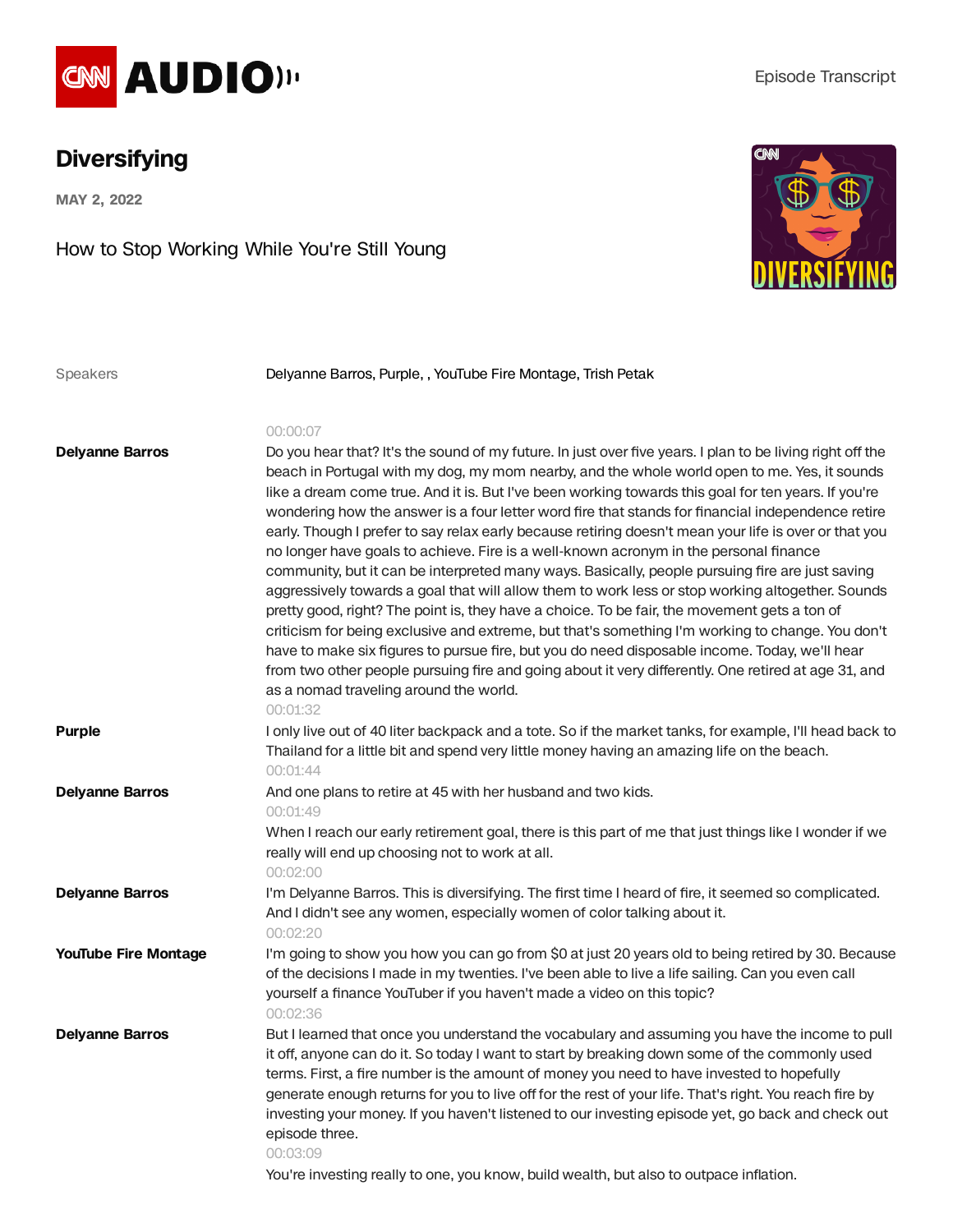## 00:03:15

| <b>Delyanne Barros</b> | My personal fire number is one and a half million dollars, but I also have a family fire number of 2<br>million because I'm planning to retire my mom. I know that sounds like a lot, but remember, I've<br>made personal finance my whole career and I've been saving and investing for years. I calculated<br>this using what's called the 4% rule. It's a formula based on withdrawing no more than 4% of your<br>savings every year. So take your annual expenses and divide that by 0.04. That's your fire number.<br>When I've reached \$2 million in investments and it's time to retire, I will sell \$80,000 worth of<br>stocks every year and leave the rest of the money in the stock market to continue growing. This<br>will allow the stock market to replenish that \$80,000 that I sold so I don't run out of money. This is<br>a guideline, not a hard and fast rule. The stock market is volatile, and it's possible you may need<br>to adjust your plans depending on how the market is performing when you retire. Everyone's fire<br>number and their withdrawal rate will be different and may change over time. My approach is<br>seen as fat fire, meaning I'm focused on increasing my income and investments as opposed to<br>starkly cutting back on my expenses. Lean Fire is a more frugal approach. That means saving<br>aggressively and keeping expenses low in retirement.<br>00:04:45 |
|------------------------|-------------------------------------------------------------------------------------------------------------------------------------------------------------------------------------------------------------------------------------------------------------------------------------------------------------------------------------------------------------------------------------------------------------------------------------------------------------------------------------------------------------------------------------------------------------------------------------------------------------------------------------------------------------------------------------------------------------------------------------------------------------------------------------------------------------------------------------------------------------------------------------------------------------------------------------------------------------------------------------------------------------------------------------------------------------------------------------------------------------------------------------------------------------------------------------------------------------------------------------------------------------------------------------------------------------------------------------------------------------------------------------------------------------------------|
| <b>Purple</b>          | The way I did my modeling is that I want to be able to have completely variable spending. So I<br>spend a lot more on upmarket years. And then since I am a nomad and I can travel wherever I<br>want, depending on what's going on. Spend less in down market years.<br>00:05:00                                                                                                                                                                                                                                                                                                                                                                                                                                                                                                                                                                                                                                                                                                                                                                                                                                                                                                                                                                                                                                                                                                                                       |
| <b>Delyanne Barros</b> | That's the author of the blog A Purple Life. She goes by purple to protect her identity since she<br>shares a lot of financial information online. Purple is 33 years old and has already been retired for<br>almost two years. She has a partner who also fired, but they keep their finances separate. They<br>aren't planning to get married or have kids. And yeah, she lives out of a backpack. Her very early<br>retirement. Her fire number of \$500,000 and her annual budget of about \$20,000 may seem<br>extreme to some. Plus, the whole backpacking nomad thing. A lot of people would consider that<br>lean fire, but Purple doesn't.<br>00:05:43                                                                                                                                                                                                                                                                                                                                                                                                                                                                                                                                                                                                                                                                                                                                                         |
| <b>Purple</b>          | My mom actually had the exact same reaction, and we sat down and looked at her expenses and<br>looked at mine. And we realized that because she owns a house and a rental house and multiple<br>cars with her husband and has a pet and does all these other things, that actually the insurance<br>that she pays on those things is more than my entire budget. So owning all of that has a huge<br>impact on our annual spending and the fact that, like I mentioned, I am completely flexible so far.<br>Living a very luxurious life in Thailand and Mexico has not been breaking the bank.<br>00:06:18                                                                                                                                                                                                                                                                                                                                                                                                                                                                                                                                                                                                                                                                                                                                                                                                             |
| <b>Delyanne Barros</b> | See purple, tried the corporate life. She was really good at her marketing job and in her last few<br>working years even had her dream job. But she was still stressed out and had little energy for life<br>outside the office.<br>00:06:32                                                                                                                                                                                                                                                                                                                                                                                                                                                                                                                                                                                                                                                                                                                                                                                                                                                                                                                                                                                                                                                                                                                                                                            |
| <b>Purple</b>          | I went months without reading a single book and I absolutely love reading and traveling for two<br>weeks out of the year, like running all around a new country and then being exhausted after.<br>00:06:43                                                                                                                                                                                                                                                                                                                                                                                                                                                                                                                                                                                                                                                                                                                                                                                                                                                                                                                                                                                                                                                                                                                                                                                                             |
| <b>Delyanne Barros</b> | Then she noticed her. 401k was doing really well and her partner told her about this thing called<br>fire.<br>00:06:49                                                                                                                                                                                                                                                                                                                                                                                                                                                                                                                                                                                                                                                                                                                                                                                                                                                                                                                                                                                                                                                                                                                                                                                                                                                                                                  |
| <b>Purple</b>          | My 401k basically had grown to about \$50,000, which was shocking to me. So yeah, I just put a<br>little bit in and not thought about it, opened it up. I was like, What? So that was my first<br>introduction to the power of investing. I was lucky enough to not have debt. I was very, very<br>fortunate that my mom wanted to pay for my education. I actually decided to leave New York. As<br>part of my fire plan. And in doing so, I moved from Manhattan to Seattle and without changing my<br>life at all, in fact, I had a better life. It cost half of what my life in Manhattan cost.<br>00:07:23                                                                                                                                                                                                                                                                                                                                                                                                                                                                                                                                                                                                                                                                                                                                                                                                         |
| <b>Delyanne Barros</b> | Wow. Okay. So you basically took 18 to \$20000 per year. You multiply that by 25 and that's how<br>you came up with your \$500,000 amount. And then you basically reverse engineer it, right? You're<br>like, okay, this is how much I have saved today and invested. I want to get to 500,000. What do I<br>need to do to make that happen? And you were doing this by basically stashing away sounds like,<br>what, maybe 70 or 80% of your income?                                                                                                                                                                                                                                                                                                                                                                                                                                                                                                                                                                                                                                                                                                                                                                                                                                                                                                                                                                   |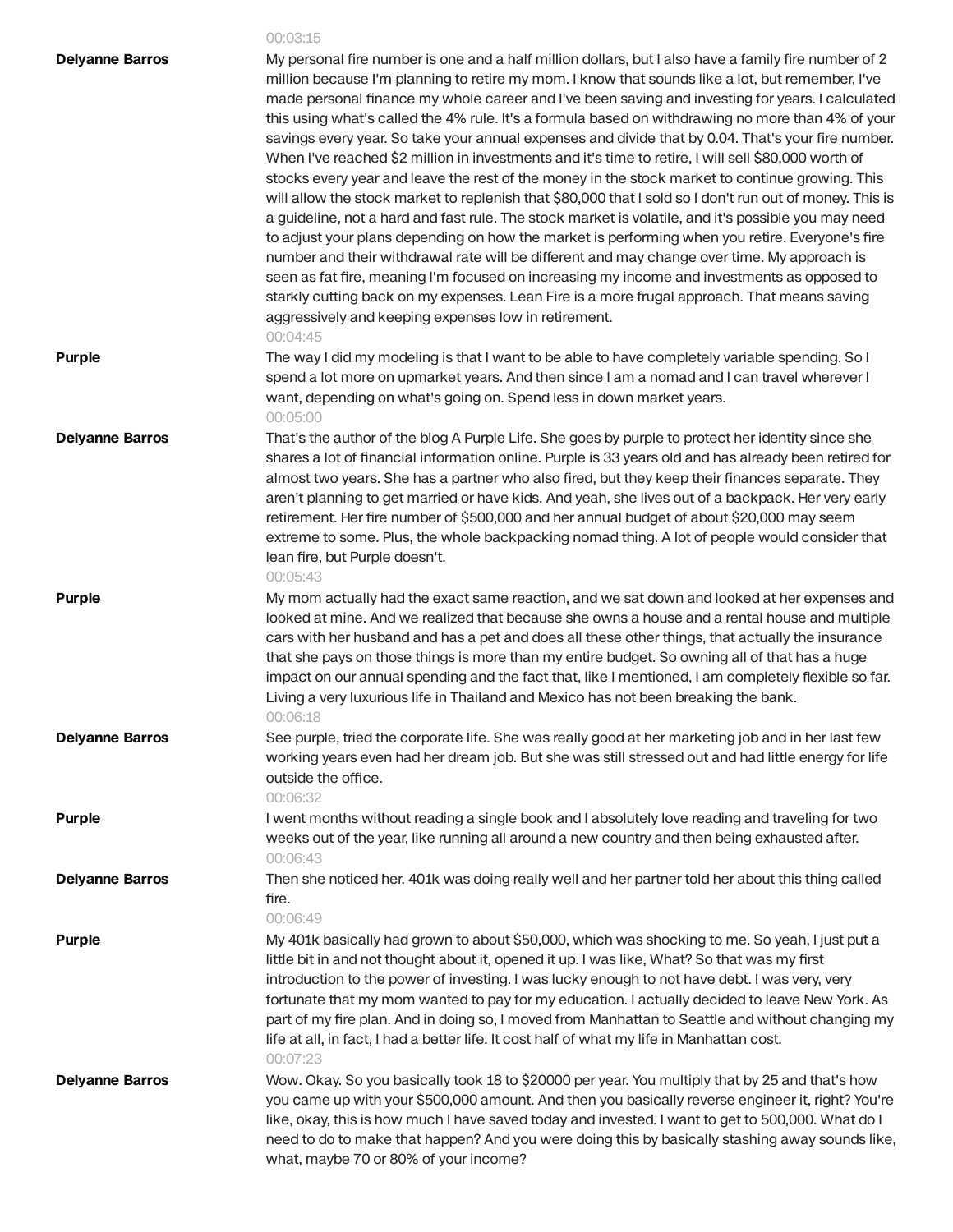|                        | 00:07:50                                                                                                                                                                                                                                                                                                                                                                                                                                                                                                                                                                                                                                                             |
|------------------------|----------------------------------------------------------------------------------------------------------------------------------------------------------------------------------------------------------------------------------------------------------------------------------------------------------------------------------------------------------------------------------------------------------------------------------------------------------------------------------------------------------------------------------------------------------------------------------------------------------------------------------------------------------------------|
| <b>Purple</b>          | So I am a person of extremes. I went to the too much spending route and I went to the too much<br>saving route for a hot second. It was kind of in the final stretch. I could see the finish line. And so I<br>was like, okay, if I just squeeze a little bit more, if I just save a little more like I can get there faster<br>and obviously work, even though it was the best job I ever had, was still very stressful and I was<br>just like, I'm so close. I just I can taste it. I want to be there. So yeah, I went a little wild in the<br>other direction and then luckily I snapped out of it after a couple, I think months.<br>00:08:22                   |
| <b>Delyanne Barros</b> | That's it. That's how she did it. She calculated her fire number, saved and invested in order to<br>reach it and then retired. As she said, Purple didn't have any debt to worry about, but she did go<br>through a period of cutting back so much that she had a hard time enjoying her life in the<br>moment she doesn't have kids, a car or a permanent home, so her situation is about as<br>uncomplicated as it can be. But what about health insurance? How the hell does she pull that off?<br>00:08:53                                                                                                                                                       |
| <b>Purple</b>          | Originally, my plan pre-pandemic was to travel internationally half of the year, and in doing that, I<br>was actually going to get expat insurance. They basically cover anything that you want. And after<br>a year that includes like preventative care. So it's just a really robust health insurance that works<br>anywhere in the world. It depends on the countries you list and I include the U.S<br>00:09:15                                                                                                                                                                                                                                                 |
| <b>Delyanne Barros</b> | Yeah, I think people don't realize that. And so I one of my plans is to retire abroad because one of<br>my biggest concerns about retiring the U.S. is health insurance and health costs, not just for<br>myself, but for my mom, because I also want to retire her. And I'm like, there's just there's just no<br>way. What would you say is the biggest misconception you've encountered about fire? You know,<br>the movement in general.<br>00:09:36                                                                                                                                                                                                             |
| <b>Purple</b>          | I think it is based on that retirement word, which, based on the dictionary definition, is like not<br>contributing to society, which I think is messed up as a definition. But okay. Which is why I prefer<br>your relax early. Yeah. When you have all of that free time and the mental space and the<br>emotional energy to do whatever you want that you will sit in front of, I don't know what's the<br>stereotype? TV watching Jerry Springer? Instead, I'm hopefully going to be fluent in Spanish by<br>the end of the year. I'm spending my time in Spanish speaking countries for a fourth of it. I also<br>have been reading more than ever.<br>00:10:12 |
| <b>Delyanne Barros</b> | Some of you may think this whole early retirement thing is crazy or even lazy. But while your<br>goals might not include living out of a backpack, Purple's fire journey is a great reminder to pay<br>attention to your relationship with work. Not just are you happy, but what do you need to become<br>happy? One nearly guaranteed way of getting happier is becoming financially independent. The<br>flexibility, stability and peace that financial independence brings are what fire is really about.<br>00:10:44                                                                                                                                            |
| <b>Purple</b>          | One of my favorite things about being retired is that I have seen my loved ones more in the last<br>year than I have in my entire life, and it's been absolutely wonderful to be able to drop everything<br>and go help my cousin with her new baby or have my mom come to Mexico with us for a month,<br>which is what she's doing right now. And we're going to class together in the mornings. And not<br>only the time, but the fact that I am fully present when I'm with her. Because before, I'd always be<br>thinking about work.<br>00:11:15                                                                                                                |
| <b>Delyanne Barros</b> | We'll be right back. Welcome back to diversifying. Rita-Soledad Fernandez Paulino is 35 years old<br>and the founder of Wealth Para Todos, a financial coaching brand. Soledad is also pursuing fire,<br>but her plan has a lot more moving parts. For starters, she's married and has two young children.<br>00:11:43<br>So what has been key for us is understanding, like what is really, really important. And for my<br>family, we love to throw like huge birthday parties. So we always want to have money for our<br>fiestas. We want to have money for like simple weekend adventures with the kids.                                                        |
| <b>Delyanne Barros</b> | 00:12:00<br>In 2019, Soledad was sick on bedrest when she picked up a book on personal finance. It inspired<br>her to start digging into her family's accounts as she found they needed to boost their savings.<br>She set a goal of saving \$30,000 in emergency funds in 18 months. To get there, she focused on<br>budgeting and it wasn't easy.                                                                                                                                                                                                                                                                                                                  |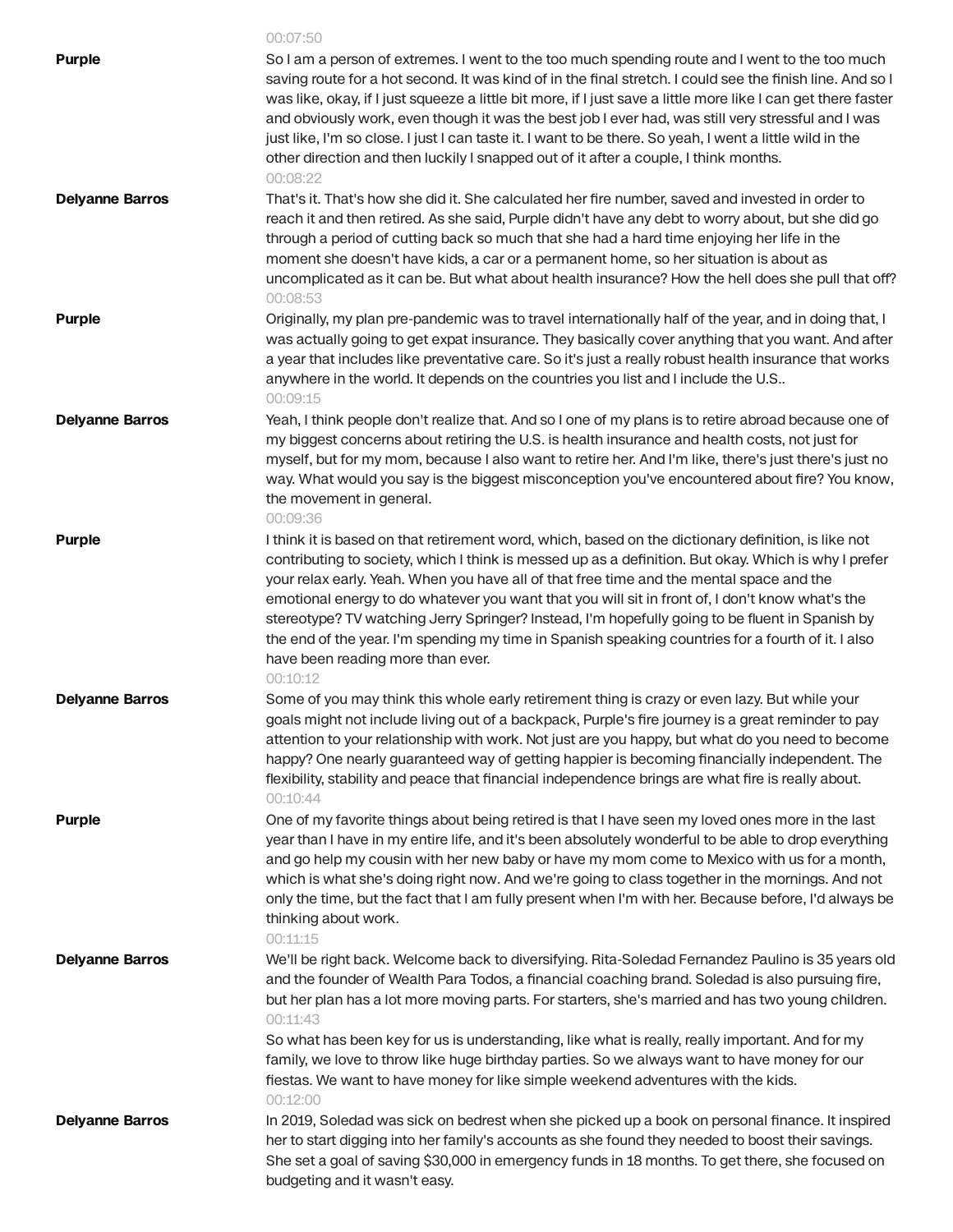|                        | How am I going to create an intentional plan with grace? How am I going to allow there to be<br>flexibility in my spending? How do I make sure that I'm not rigid about how much needs to go in<br>each savings account and how much needs to go towards eating out? How am I going to create<br>space for compassion and life? And as I continued to practice that, that allowed us to eventually<br>reach our emergency fund goal. And now, this year alone, I'm investing \$32,000.<br>00:12:52                                                                                                                                                                                                                                                                                                                                  |
|------------------------|-------------------------------------------------------------------------------------------------------------------------------------------------------------------------------------------------------------------------------------------------------------------------------------------------------------------------------------------------------------------------------------------------------------------------------------------------------------------------------------------------------------------------------------------------------------------------------------------------------------------------------------------------------------------------------------------------------------------------------------------------------------------------------------------------------------------------------------|
| <b>Delyanne Barros</b> | That's incredible. How long did it take you to save the first \$30,000?<br>00:12:56                                                                                                                                                                                                                                                                                                                                                                                                                                                                                                                                                                                                                                                                                                                                                 |
|                        | So I thought it was going to take us 18 months and it turned out we were able to do it in six<br>months. Because my husband got a new job. He got a sign on bonus. We also got a tax refund.<br>That was also the year that we were getting stimulus checks. And all of a sudden, with very<br>specific goals about where we wanted to spend our money. We reached those goals first. We<br>were like, okay, everything's going to go to the emergency fund. Whereas in the past, every time I<br>got a tax refund, any time when it came our way, it was like, Oh, let's go to Disneyland, let's go on<br>vacation, which is really cool. Now I just create a sinking fund for it and I save for ir poco a poco.<br>But being very intentional about like what the priorities were allowed us to reach it really fast.<br>00:13:39 |
| <b>Delyanne Barros</b> | And I think so many people underestimate that. And this is what happened to me, too. I tell<br>people to build wealth. You need to, first of all, heal a lot of your money trauma and.<br>00:13:48<br>Say it louder.<br>00:13:49                                                                                                                                                                                                                                                                                                                                                                                                                                                                                                                                                                                                    |
| <b>Delyanne Barros</b> | Yes. And also, you need to have a plan. I'm so curious about your numbers. And I want to hear, you<br>know, what is it that you based it on and what you guys are going for and when do you think you'll<br>reach it? So can you walk us through that?<br>00:14:02                                                                                                                                                                                                                                                                                                                                                                                                                                                                                                                                                                  |
|                        | Okay. So we are investing, thinking that each of us needs \$60,000 to retire a year. So together it's<br>\$120,000 a year, which is a lot of money. When my husband first started, he was making \$60,000<br>and now he's making over 200,000.<br>00:14:28                                                                                                                                                                                                                                                                                                                                                                                                                                                                                                                                                                          |
| <b>Delyanne Barros</b> | Okay.<br>00:14:28<br>And that's happened in three years. He's just really increased his income a lot. And I have to right,<br>as, you know, having my own business and it's continued to be like, well, let's increase our<br>income, but our lifestyle has stayed the same.<br>00:14:43                                                                                                                                                                                                                                                                                                                                                                                                                                                                                                                                            |
| <b>Delyanne Barros</b> | Okay. Let's go over those numbers. Soledad and her husband are each planning to spend<br>\$60,000 per year in retirement. That's \$120,000 annually for both of them. That means their total<br>fire number is \$4 million based on a 3% withdrawal rate instead of 4%. Just to be on the safe<br>side, they're currently on track to retire in about a decade. Soledad factored into her calculations<br>that her family's expenses will change as the kids get older.<br>00:15:16                                                                                                                                                                                                                                                                                                                                                 |
|                        | Right now, our expenses are pretty high because, you know, we pay \$2,400 a month for<br>childcare.<br>00:15:21                                                                                                                                                                                                                                                                                                                                                                                                                                                                                                                                                                                                                                                                                                                     |
| <b>Delyanne Barros</b> | Would you consider your number a little higher than the usual people who are pursuing fire<br>because you have two small children that you're still caring for while you're planning to retire<br>early?<br>00:15:32                                                                                                                                                                                                                                                                                                                                                                                                                                                                                                                                                                                                                |
|                        | I think my number is higher because my husband has this idea that people who are on fire, like<br>they only frijoles and they don't eat out. And my husband's like, we're not going to retire early if<br>we're going to have to sacrifice, like no longer eating at restaurants and being foodies. My family<br>thought a lot. We could be investing a lot more a month. What's key for us is creating a lifestyle<br>that feels sustainable, understanding what's enough for us so they never feels like it's a sacrifice.                                                                                                                                                                                                                                                                                                        |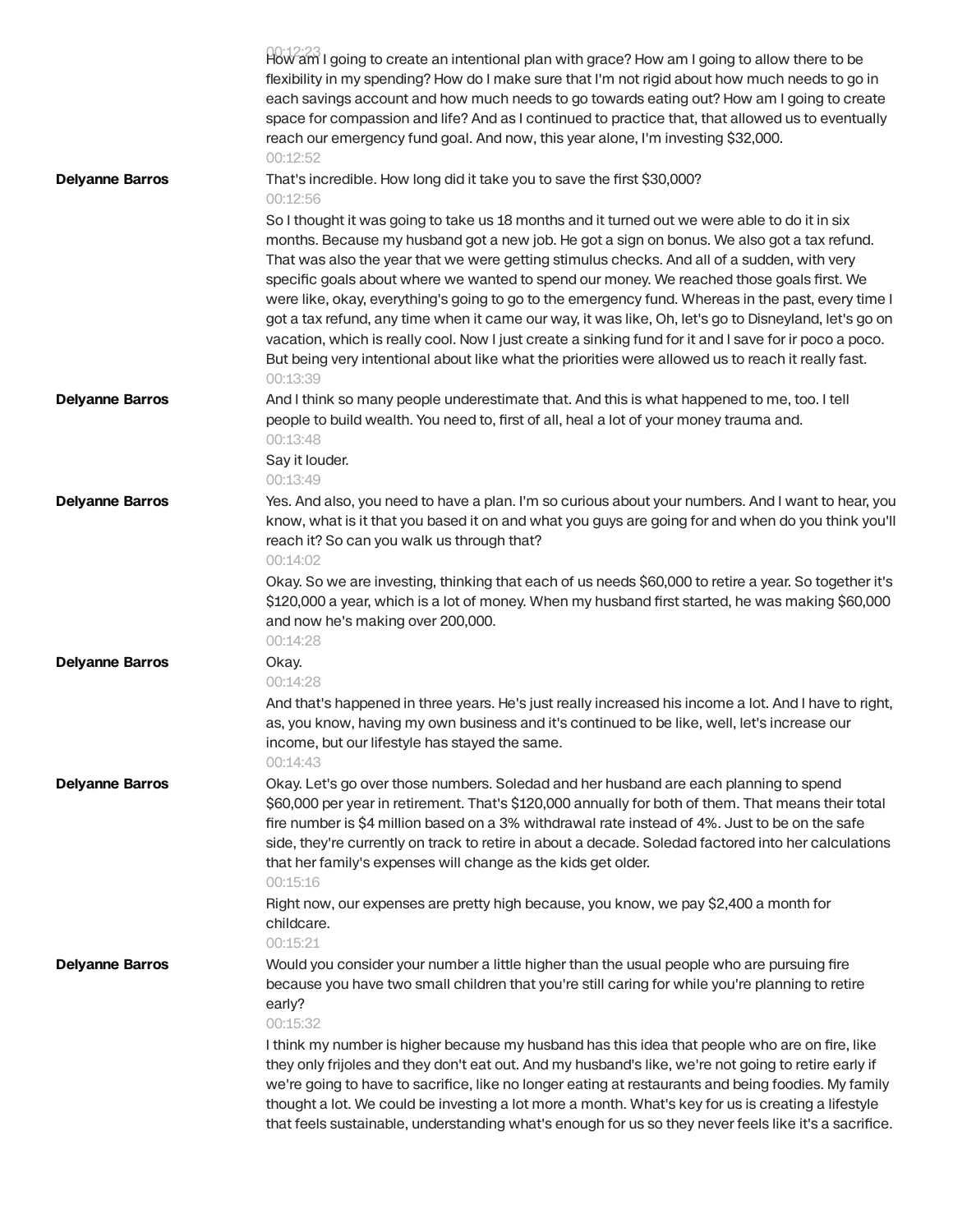|                        | 00:16:01                                                                                                                                                                                                                                                                                                                                                                                                                                                                                                                                                                                                                                                                                                                                                                                                                                                                              |
|------------------------|---------------------------------------------------------------------------------------------------------------------------------------------------------------------------------------------------------------------------------------------------------------------------------------------------------------------------------------------------------------------------------------------------------------------------------------------------------------------------------------------------------------------------------------------------------------------------------------------------------------------------------------------------------------------------------------------------------------------------------------------------------------------------------------------------------------------------------------------------------------------------------------|
| <b>Delyanne Barros</b> | One key aspect of Soledad's plan is that it doesn't include paying for her kids college tuition<br>instead of investing in a 529 education savings plan. She's focused on buying property for the<br>kids to inherit.<br>00:16:15                                                                                                                                                                                                                                                                                                                                                                                                                                                                                                                                                                                                                                                     |
|                        | That's a decision we've made that some people would be like, Oh my goodness, you're not<br>paying for your kid's college. Instead, you're focusing on retiring early. But that's. Part of what<br>we've done, because instead we're more thinking about getting property right. We're also<br>thinking about my mother in law who needs support for her retirement. So one day my kids are<br>not going to have, you know, 529 accounts that have dinero for college, but they will be able to<br>inherit real estate because we're looking to buy a multi-unit property. We tell our kids all the time,<br>we're not investing for your college. If you want to go to college, prepara te be prepared to apply<br>for scholarships, get internships, make sure that you're going to school for something that you<br>want.<br>00:16:57                                               |
| <b>Delyanne Barros</b> | This is something I say to parents a lot because they feel guilty about not, you know, doing all the<br>things, investing for college, leaving them a huge inheritance, making all the sacrifices. But I tell<br>them it's not just about generational wealth. It's also about generational knowledge. You know,<br>I'm imagining all of the lessons that you're passing down to your kids and all the things you're<br>going to teach them, all the mistakes that they can avoid and how they can invest for their future<br>so that they're not bogged down with student loans forever. And, you know, you just said you're<br>passing along real estate investments. That's going to put them way ahead of most people today.<br>Right.<br>00:17:35                                                                                                                                |
|                        | Yeah. And also the biggest thing that I want for my kids is to have the confidence to know that<br>they don't have to tolerate certain toxic environments that I feel I've had to do as a queer woman<br>of color. That's the thing I care most about, that my children know that they have options. And I<br>think, you know, having financial literacy, understanding how to navigate your money, valuing<br>your freedom, protecting your wellness, for them to have all this money, eh I want them to have<br>time. I want them to have freedom to be who they authentically are.<br>00:18:10                                                                                                                                                                                                                                                                                     |
| <b>Delyanne Barros</b> | So what advice would you give to a parent considering pursuing fire with their family, you know,<br>or someone who is trying to decide if they can pursue fire and have kids?<br>00:18:22                                                                                                                                                                                                                                                                                                                                                                                                                                                                                                                                                                                                                                                                                             |
|                        | I would saying get very clear on the life that you want to live and the life that you hope your<br>children are going to live. Ultimately, kids learn most from our actions. So if they see you being<br>intentional with your dinero, they're going to learn to be intentional with your dinero too. It is<br>possible to find ways to increase your income. Don't focus so much on decreasing your<br>expenses. I believe completely money will always come our way. One of the greatest blessings, I<br>think, is for children to see that, you know, parenthood doesn't have to be where you're<br>sacrificing everything. You still have individual things that you're passionate about, that you make<br>sure that you budget for so that you can still spend money on. Let your children know that life<br>doesn't end as a parent. It just it gets more exciting.<br>00:19:15 |
| <b>Delyanne Barros</b> | I want to leave off with what are you most looking forward to about retirement? Are there any<br>particular places you'd like to visit or things you like to accomplish once you check off that, you<br>know, independence goal?<br>00:19:27                                                                                                                                                                                                                                                                                                                                                                                                                                                                                                                                                                                                                                          |
|                        | It's funny because the more I continue to pursue fire, and like every time I invest money on a<br>monthly basis to go towards, you know, a taxable brokerage account or a solo 401k. I just think,<br>how am I retiring early right now? How am I relaxing right now? Perhaps we're going to find<br>ourselves, you know, volunteering for a political campaign to just ensure that more people have<br>access to quality health care or affordable child care. Ultimately, I would love everyone to<br>calculate their fire number to get an understanding of how much money is enough so that you<br>can just really start enjoying your life right now so that you're not in this constant, like, hamster<br>wheel of trying to get more and more and more. And instead can practice gratitude on a regular<br>basis about everything that you already have.                       |